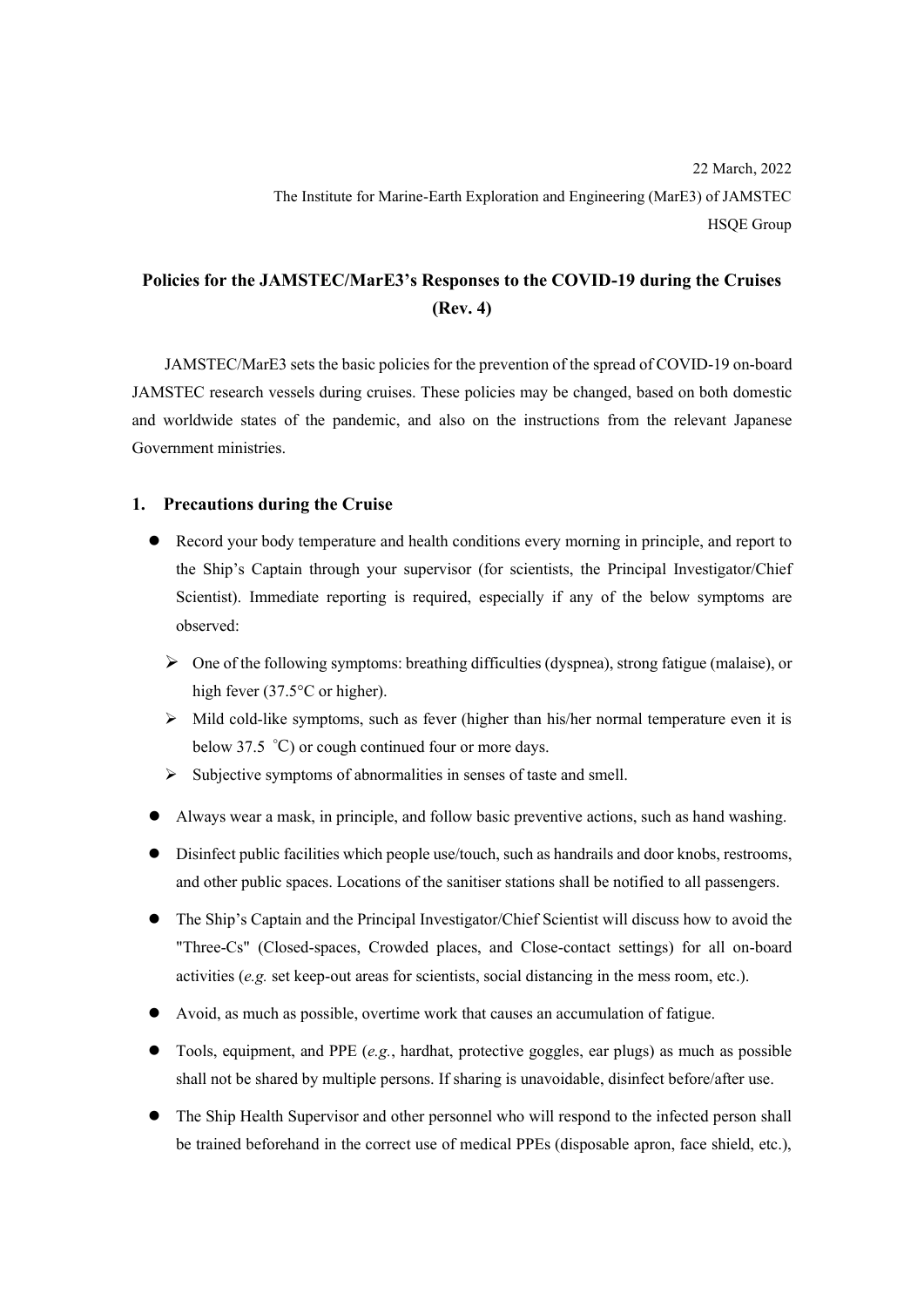and control them properly, including their disposal after use.

## **2. In the event of finding a suspected infected person during the cruise**

- ⚫ In case of finding a person with the reportable symptoms described in the previous section, he/she shall be quarantined in the designated cabin (1-person cabin shall be prepared) on the Ship's Captain's orders. The Captain will report this to the shore office.
- ⚫ In addition to the consultation with the radio medical service, the Ship's Captain will let the suspected person take a medical doctor's remote diagnosis, and conduct an antigen test under the advice of the medical doctor via radio. Then the doctor makes the final diagnosis based on the test result. The Captain will determine the navigation plan as taking this information into consideration.
- ⚫ In case of calling at a Japanese port: PCR testing shall be conducted immediately after berthing. Follow instructions from the Public Health Agency and JAMSTEC Headquarters.
- ⚫ A ministry-certified oral medicine for COVID-19 has been installed onboard, which can be prescribed with a medical doctor's remote diagnosis. Patient needs to sign the consent form in advance to the medication.
- ⚫ In case of calling at a foreign port: Consult with the Rescue Co-ordination Centres (RCC) about the responses. In case medical treatment is required, contact the quarantine station or RCC of the nearest country and follow their instructions.

## **3. Ship's response guideline in case of occurrence of an on-board quarantine**

- A) In case of calling at a Japanese COVID-19 prepared port
	- ⚫ Taking the test result and the doctor's diagnosis (*see* previous section) into consideration, consult with a Public Health Agency and follow its instructions, if any. When necessary, abort the cruise and head for port.
		- $\triangleright$  If the ship is cruising within four-days distance from port: Head for port or prepare to do so. If there is some time before heading for port, in principle, the planned research can be continued until then.
		- $\triangleright$  If the ship is cruising beyond four-days distance from port: Immediately head for port or prepare to do so.
	- ⚫ In either case, if the symptoms disappear before arriving at the port, the cruise can be resumed. The on-board quarantine will be removed unless the symptoms return again for five days, after consultation with MarE3 as taking the result of remote diagnosis into consideration.